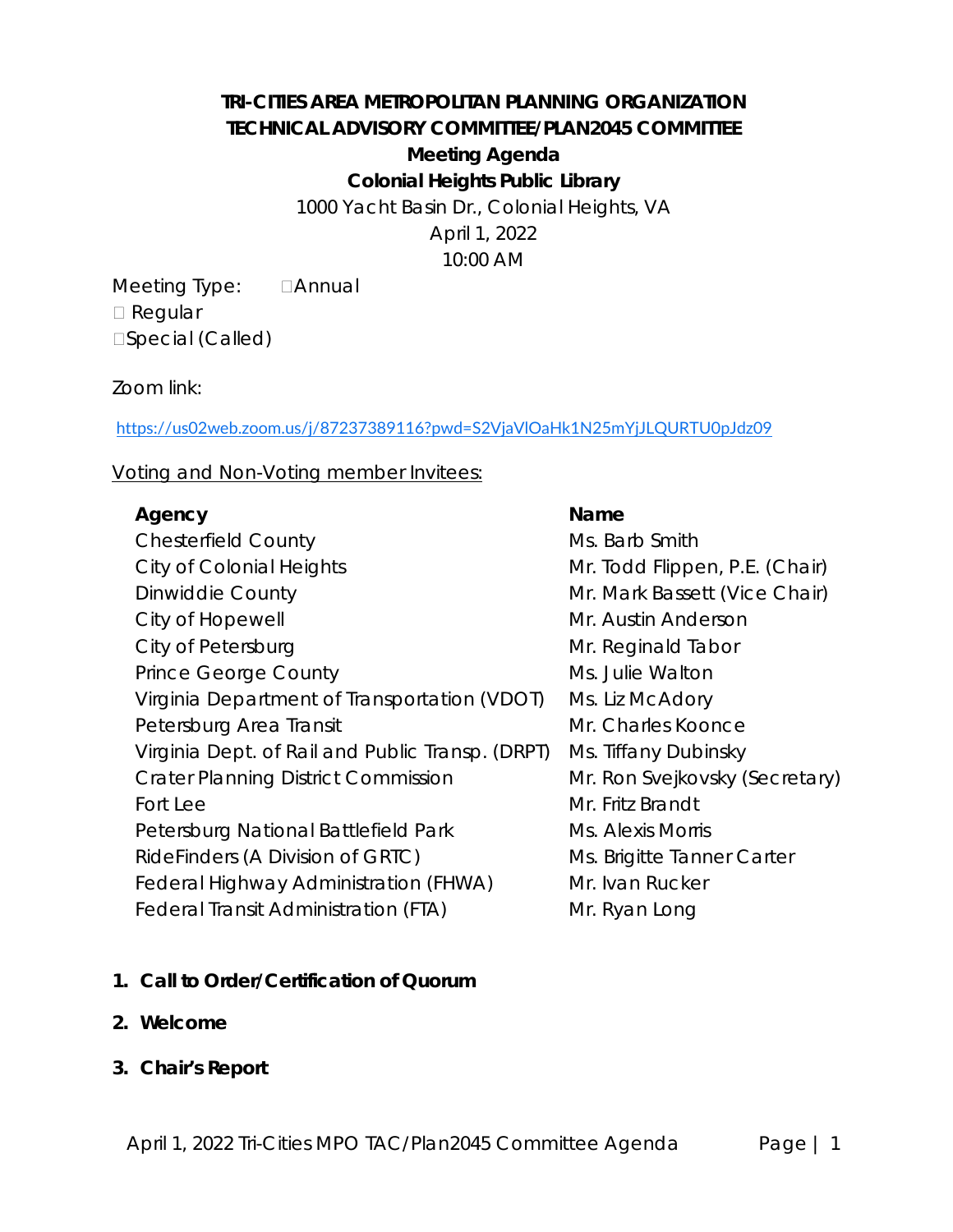#### **ADMINISTRATIVE ITEMS:**

**4.** Approval of Agenda **Approval** 

**5. Approval of minutes from March 4, 2022 meeting –** *Att. 1* **Approval**

#### **TAC/PLAN2045 COMMITTEE ACTION ITEMS:**

#### **6.** Final Conformity Report **Recommendation Recommendation**

As directed by the TAC/Plan2045 Committee at the March 4, 2022 meeting, the Draft Conformity Report was put out for public review (on our webpage and social media) until April 6. The link is below:

[https://craterpdc.org/DocumentLibrary/Transportation/Plan2045Documents/](https://craterpdc.org/DocumentLibrary/Transportation/Plan2045Documents/RCA_TCAMPO_2045CLRTP_FY21-24TIP_PublicReview.pdf) [RCA\\_TCAMPO\\_2045CLRTP\\_FY21-24TIP\\_PublicReview.pdf](https://craterpdc.org/DocumentLibrary/Transportation/Plan2045Documents/RCA_TCAMPO_2045CLRTP_FY21-24TIP_PublicReview.pdf)

At this point, there are no comments. Once the Policy Committee approves the Report, it will be sent to the federal agencies for approval, with federal approval expected May 30.

*Action requested: MPO staff asks for TAC recommendation of Policy Committee approval of the Draft Conformity Report.*

### **7.** *Draft Plan2045* **for Public Review Recommendation**

MPO staff has taken the comments received by the TAC/Plan2045 members and Resource Agencies and based on the comments received MPO staff created the *Draft Plan2045* document and Technical Appendices for public review (April 15-May 15). Below are the links to *Draft Plan2045* and the Technical Appendices for public review:

[Plan2045 document](https://craterpdc.org/DocumentLibrary/Transportation/Plan2045Documents/Draft_Plan2045_PublicReview/Draft_Plan2045_03252022.pdf)

[Technical Appendices](https://craterpdc.org/DocumentLibrary/Transportation/Plan2045Documents/Draft_Plan2045_PublicReview/DraftTechnicalAppendices_Set03252022.pdf) 

MPO staff is planning on an even more extensive outreach for public comments, including asking its members to advertise it in their newsletters and website and a public meeting April 26.

*Action requested: MPO staff asks for TAC/Plan 245 Committee recommendation of Policy Committee approval of the Draft Plan2045 and Technical Appendices for public review.*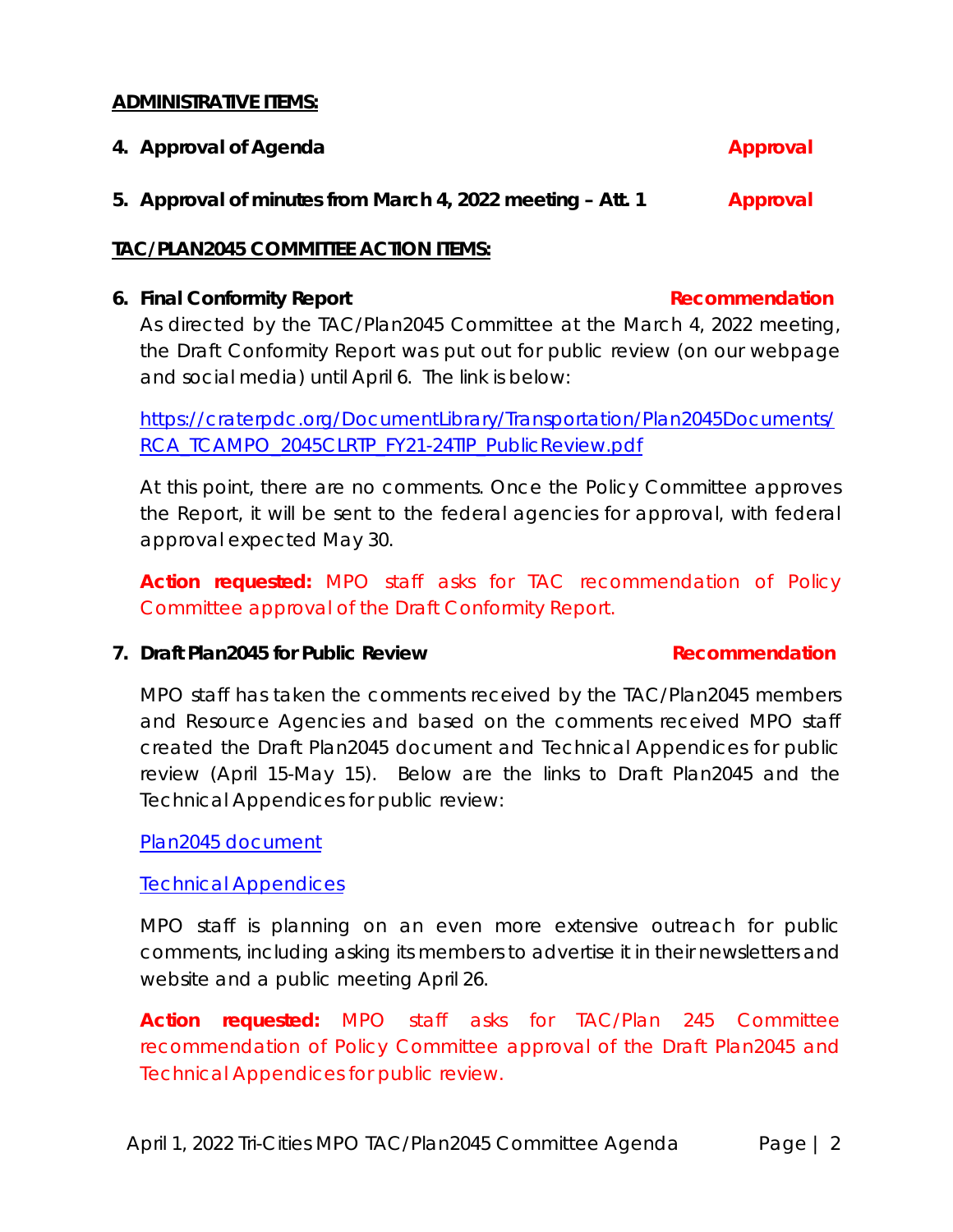### **TAC ACTION ITEMS:**

#### **8. Draft FY23 UPWP for Public Review Recommendation**

After receiving the PL (VDOT) and Section 5303 (DRPT) allocation figures and the Policy Committee's approved FY22 PL carryover, MPO staff sent the Initial Draft FY23 UPWP to VDOT, DRPT, FHWA and FTA for their review. After the review and any changes, MPO staff created the Draft FY23 UPWP (link below):

### [Draft FY23 UPWP](https://craterpdc.org/DocumentLibrary/Transportation/Documents/03182022_DraftTCAMPO_FY23_UPWP_edits.pdf)

Under our Public Participation Process, a 30-day public review is required before adoption of the UPWP. The proposed public comment period is April 15 – May 15. After final changes, the Final UPWP will be reviewed for approval by the TAC and Policy Committee in June.

*Action requested: MPO staff asks for TAC recommendation of Policy Committee approval of the Draft FY23 UPWP for public review.*

## **9. TAP Funding Allocations Follow up – Attachment 2 Recommendation**

In February, VDOT informed the Tri-Cities Area Metropolitan Planning Organization was informed that the five project applications in the MPO area were scored by VDOT, and VDOT asked the MPO to assume that the same allocation for TCAMPO used in the FY21-22 round be used (\$330,480) for the FY23-24 round. After conferring with the CTB member and information provided by VDOT Richmond District, on February 24, 2022, the Policy Committee allocated:

- \$79,911 of FY23/24 TAP funds to the FLT (W. Westover Fairfax) Project (The CTB member is providing \$200,000 of TAP funds, which fully funds this project)
- \$64,163 for the SRTS Phase III Middle School Sidewalks Project (the CTB member is providing the other half of the TAP funds, which also fully funds this project)

On Monday March 21, 2022, VDOT informed MPO staff that with the President signing the FFY 2022 Appropriations, the MPO's TAP allocations to be used for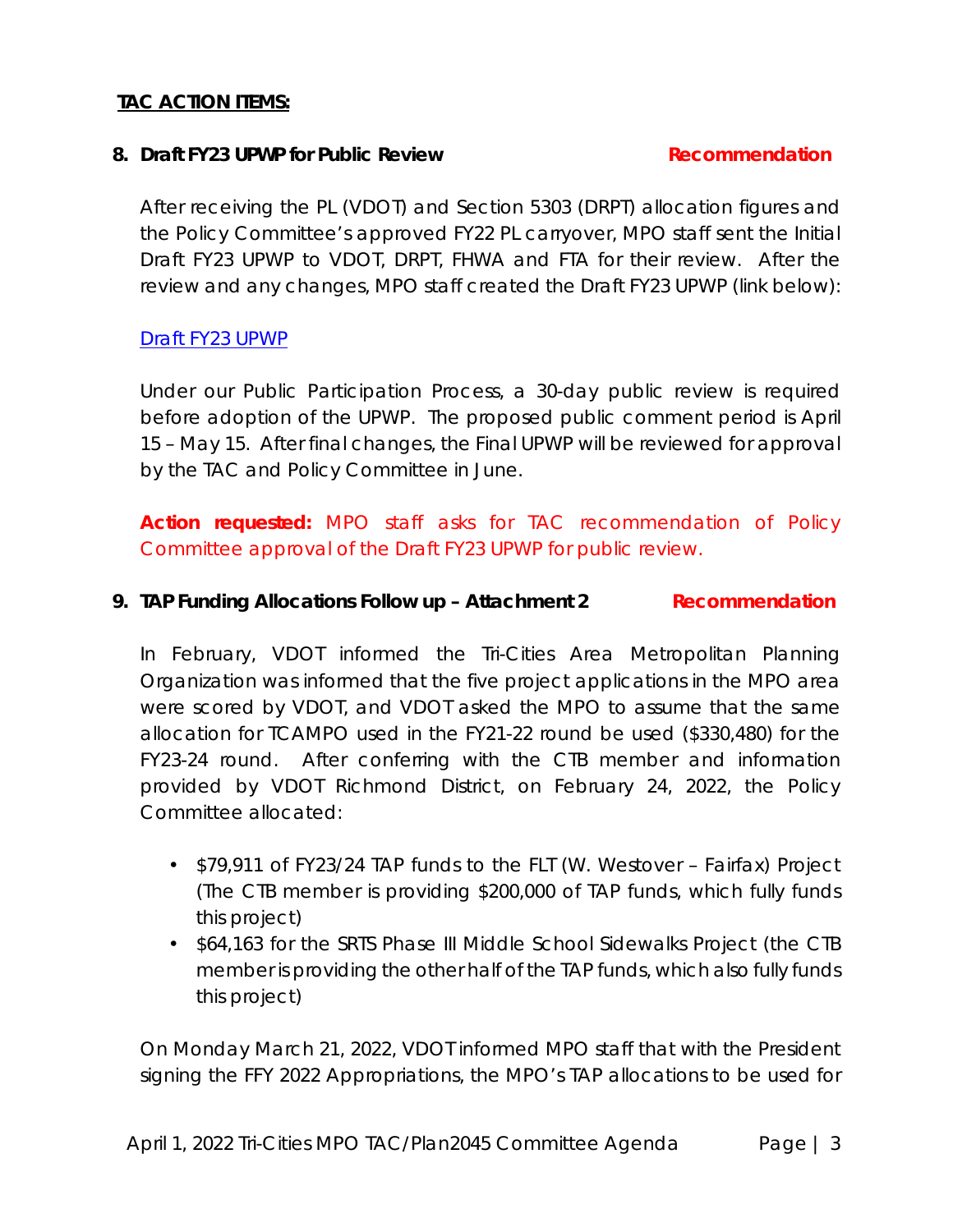FY23-24 was increased to \$460,764 (an increase of \$130,284). With the action taken on February 24, the MPO now has \$316,690 available for FY23-24.

The City of Colonial Heights has asked that the MPO use that \$316,690 excess FY23-24 TAP funds for App ID 7994 (Boulevard Spur; **Attachment 2**). While it does not fully fund the entire \$492,234 of requested TAP funds, it funds a majority of the project and could be used as leverage for other upcoming funding applications (such as SMART SCALE, which the City has submitted a pre-application) for the \$175,544 shortfall.

It should be noted that the other unfunded FY23-24 TAP applications are much too large for the MPO to fund. It should also be noted that this project is a part of the Appomattox River Trail.

*Action requested: MPO staff supports the City's request asks for TAC recommendation of Policy Committee approval of allocating \$316,690 of FY23-24 TAP funds for App ID 7994 (Boulevard Spur).*

### **10. MTIP AMD for Transit Project CDA001 – Attachment 3 Recommendation**

DRPT has requested that the MPO make this modification to CDAA001 (**Attachment 3)** DRPT since the MPO and DRPT now must report 5310 funding in the FFY column instead of the state FY as was always done. Also, DRPT's transit manager provided numbers for FY23 and FY24 which may eliminate the need for future modifications.

*Action requested: MPO staff supports DRPT's request and asks for TAC recommendation of Policy Committee approval of the MTIP Amendment.*

### **11.RAISE Grant Application for FLT Recommendation**

MPO staff applied for a RAISE Grant for the Fall Line Trail (Patton Park through VSU to River Road) in July 2021 and was not successful.

USDOT has already opened the 2022 round, with applications due April 15, 2022. MPO staff proposes re-applying for the project, since we do not have secure funding at this point.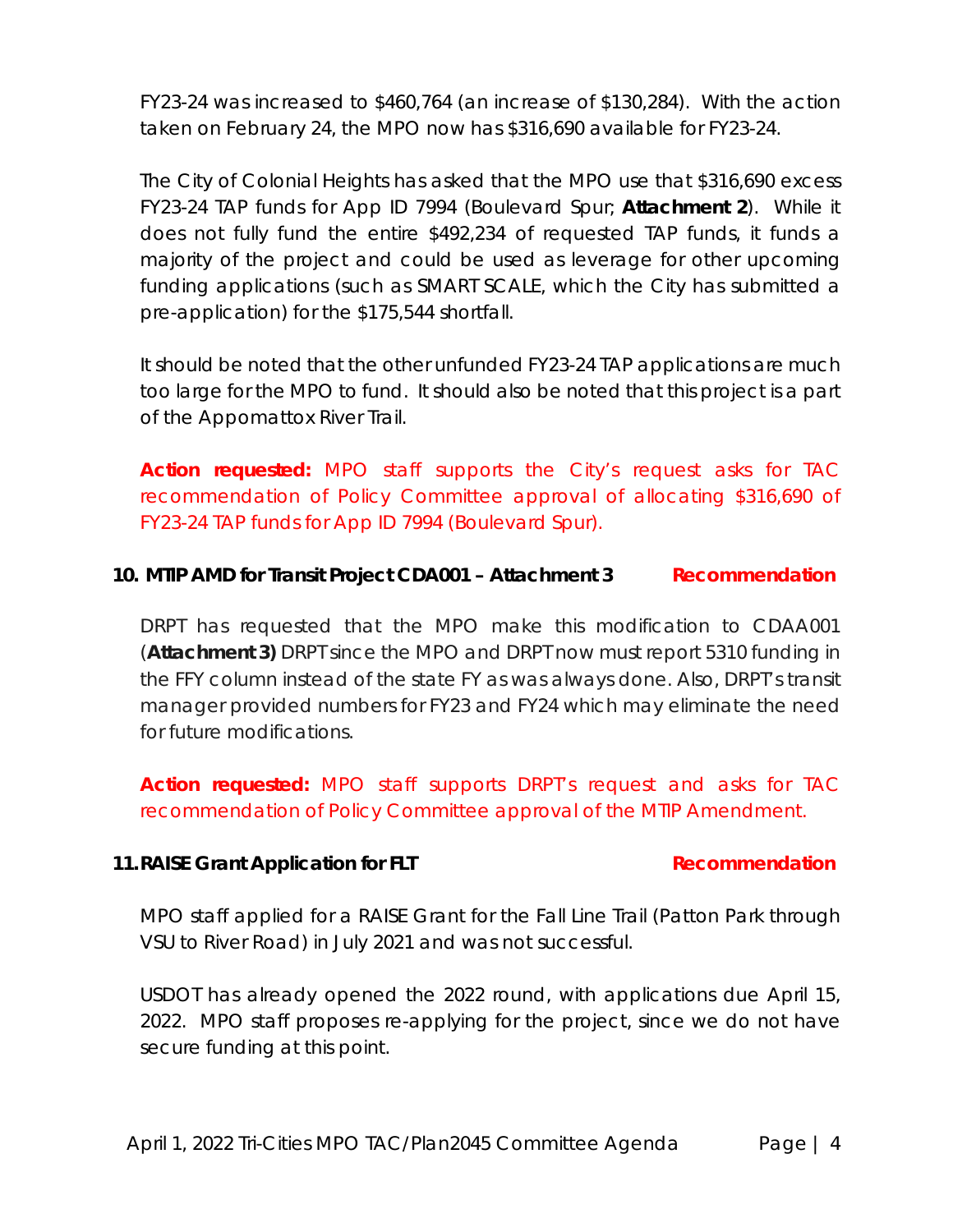*Action requested: MPO staff asks for TAC recommendation of Policy Committee support of the MPO Staff applying for a 2022 RAISE grant.*

### **TAC INFORMATION ITEMS:**

# **12.** Fall Line Trail Update **Information**

On March 14, MPO staff was informed by Senator Warner's office that the FFY 2022 Appropriations Bill includes a \$2 million earmark for the Fall Line Trail (Patton Park through VSU to River Road). President Biden signed the bill March 15.

On March 25, the CVTA approved "Package 1", which proposes to use CTB funds to cover the balance of funds needed for the section of the Fall Line trail from Patton Park to Chester.

### **13. FY23-28 RSTP/CMAQ Allocations Update Information**

Since the Draft FY23-27 RSTP and CMAQ allocations tables were approved by the MPO for public review, VDOT received the revenue estimates for FY23-28. CMAQ funding is being increased an average of 10% higher than current, and RSTP funding was increased an average of 17% higher than current.

VDOT, MPO staff, and localities are working on the final allocation tables, with approval expected in May.

### **14.TCAMPO SMART SCALE Pre-Applications Information**

After TAC discussion on March 4 and Policy Committee discussion on March 10, these projects were selected for pre-applications for MPO staff to submit in March (pre-applications were due by 5:00 p.m. Friday April 1):

- 1) A simplified I-85 NB to I-95 SB project ("Project 1") Petersburg
- 2) The Fall Line Trail (Patton Park through VSU to River Road) project Petersburg, VSU, and Chesterfield County
- 3) FLT/ART trailhead/parking lot Petersburg
- 4) ART Trail, Trailhead to Chesterfield County and Colonial Heights Petersburg, Chesterfield County, Colonial Heights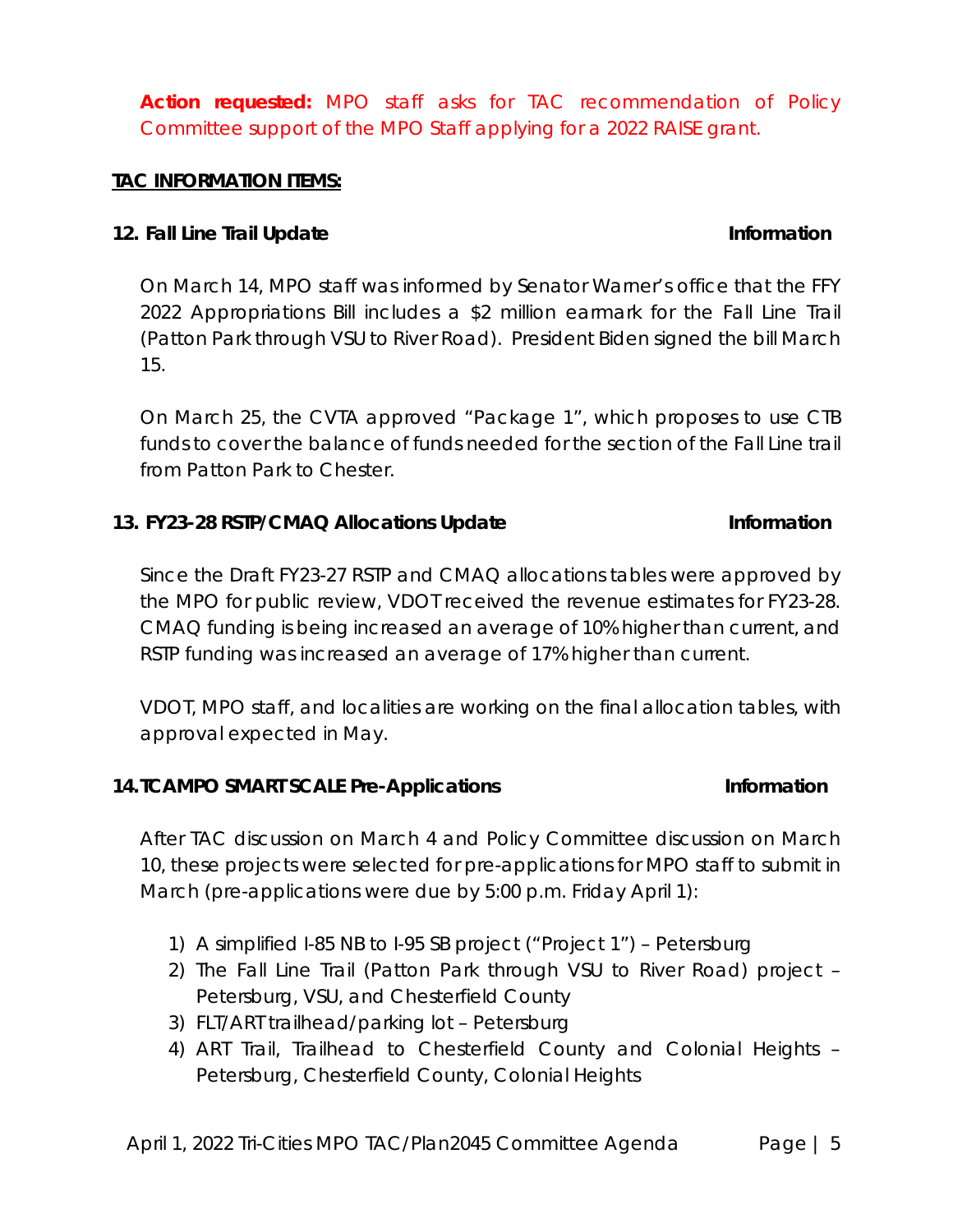5) Appomattox River Trail Cameron's Landing Connector – Hopewell

VDOT assistance is already underway for these projects.

Also, it should be noted that MPO staff learned after the March 4 TAC meeting that PDCs can submit SMART SCALE applications for any location within the PDC's area (including MPO areas within the PDC area). After much discussion, the MPO Policy Committee recommended that the Priority 1 "Project/Phase 2" project be submitted by the Crater PDC with other projects as recommended by MPO/PDC staff. The Crater PDC is scheduled to meet on March 29; MPO staff will report on which pre-applications were submitted by the PDC.

# **15.Performance-Based Planning & Programming and RSTP/CMAQ Information**

Staff will further discuss with the TAC our Performance-Based Planning and Programming efforts with the GAP consultant including our update to the MPO's RSTP/CMAQ Prioritization and Administration process.

| 16. DRPT Report | Information |
|-----------------|-------------|
| 17. VDOT Report | Information |
| 18. Upcoming    | Information |
| May $6:$        |             |

- Recommend Policy Committee approval (5/12) of the final FY23-28 RSTP/CMAQ allocations
- Recommend Policy Committee approval (5/12) of a FY22 UPWP amendment (due to higher than originally budgeted Task 3 Short and Long-Range Plan expenses)

June 3:

- Recommend Policy Committee approval (6/23) of the Final *Plan2045*  document
- Recommend Policy Committee approval (6/23) of the Final FY23 UPWP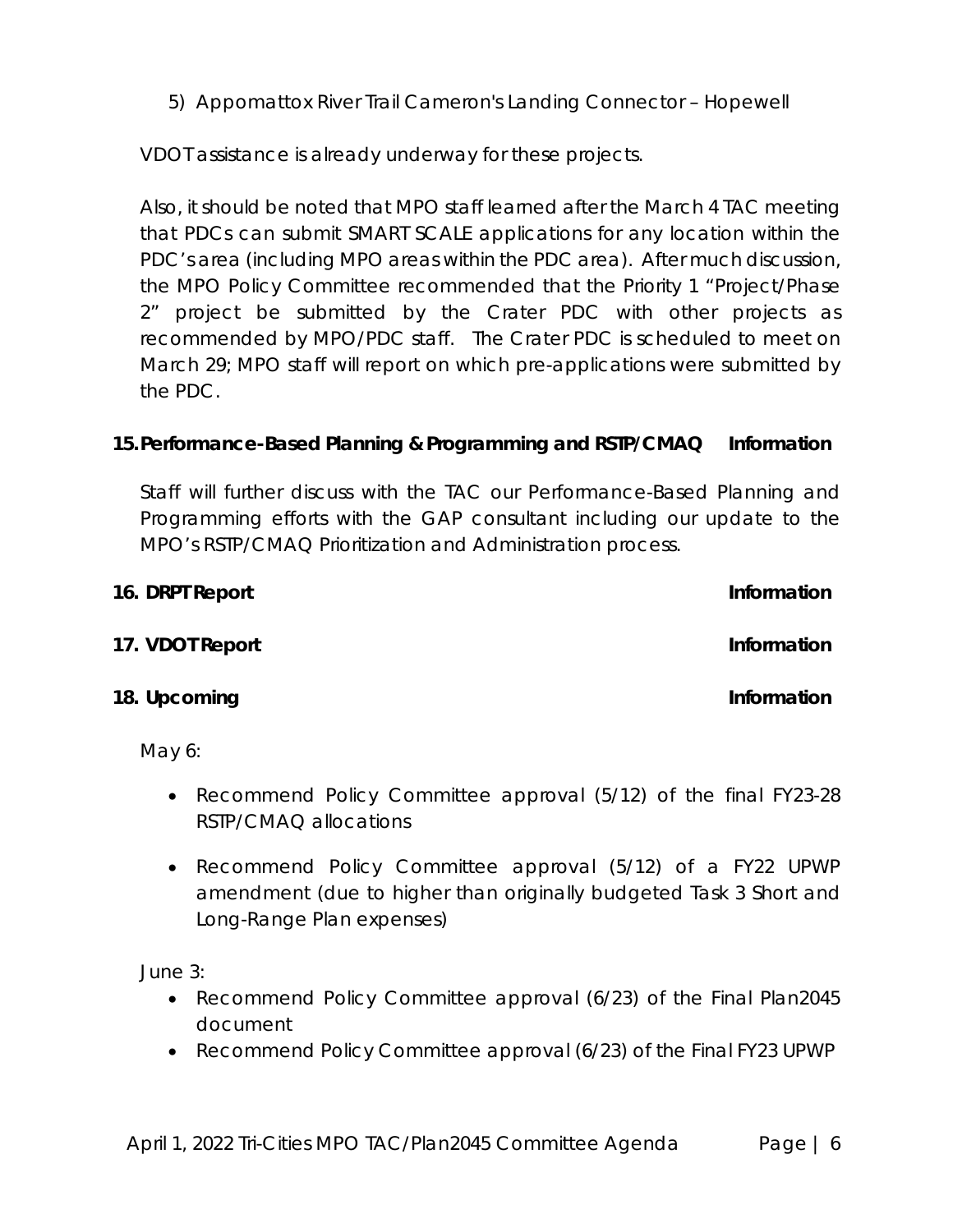- Recommend Policy Committee approval (6/23) of TCAMPO SMART SCALE applications
- Election of Officers for FY23

*July - No TAC or Policy Committee meeting*

### **19. Other Business**

# **20. Next meeting**

Friday, May 6, 2022, 10:00 a.m. at the Colonial Heights Public Library

### **21. Adjournment**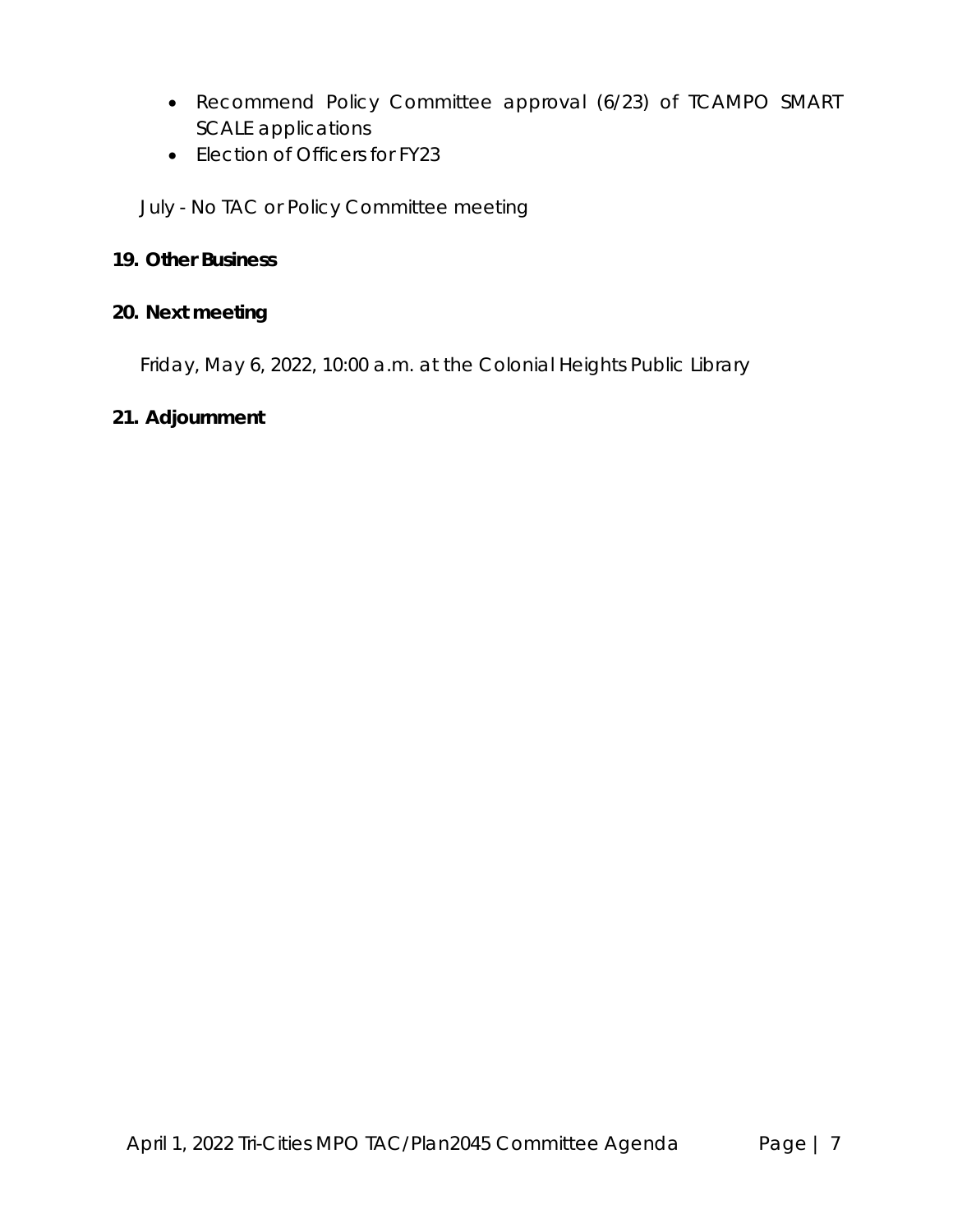# ATTACHMENT 1

# *TRI-CITIES AREA METROPOLITAN PLANNING ORGANIZATION TECHNICAL ADVISORY COMMITTEE/PLAN2045 COMMITTEE DRAFT Meeting Minutes*

**Colonial Heights Public Library**

1000 Yacht Basin Dr., Colonial Heights, VA

March 4, 2022 10:00 AM

Meeting Type: **Annual**  Regular □Special (Called)

#### Zoom link:

<https://us02web.zoom.us/j/88192410517?pwd=NXVCR1hOT05oMWFMKzRKUjVhWU4vQT09>

#### Voting and Non-Voting Members Present:

#### **Agency Name**

| <b>Chesterfield County</b>                       |
|--------------------------------------------------|
| City of Colonial Heights                         |
| Dinwiddie County                                 |
| City of Hopewell                                 |
| <b>Prince George County</b>                      |
| Virginia Department of Transportation (VDOT)     |
| Petersburg Area Transit                          |
| Virginia Dept. of Rail and Public Transp. (DRPT) |
| <b>Crater Planning District Commission</b>       |
| RideFinders (A Division of GRTC)                 |
|                                                  |

Members Absent: City of Petersburg Fort Lee Petersburg National Battlefield Park Federal Highway Administration (FHWA) Federal Transit Administration (FTA)

Other Present: DRPT PlanRVA VDOT VDOT VDOT City of Colonial Heights

# Ms. Barb Smith

Mr. Todd Flippen, P.E. (Chair) Mr. Mark Bassett (Vice Chair) Mr. Austin Anderson Ms. Julie Walton (via Zoom) Ms. Nicole Mueller (Alt.) Mr. Charles Koonce Ms. Tiffany Dubinsky. Mr. Ron Svejkovsky (Secretary) Ms. Brigitte Tanner Carter (via Zoom)

Mr. Reginald Tabor Mr. Fritz Brandt Ms. Alexis Morris Mr. Ivan Rucker Mr. Ryan Long

Mr. Daniel Wagner Mr. Ken Lantz Mr. Jacob Herrman Mr. Jim Ponticello Mr. Dan Grinnell Mr. Michael Campbell

DRAFT March 4, 2022 Tri-Cities MPO TAC/Plan2045 Committee Minutes Page | 1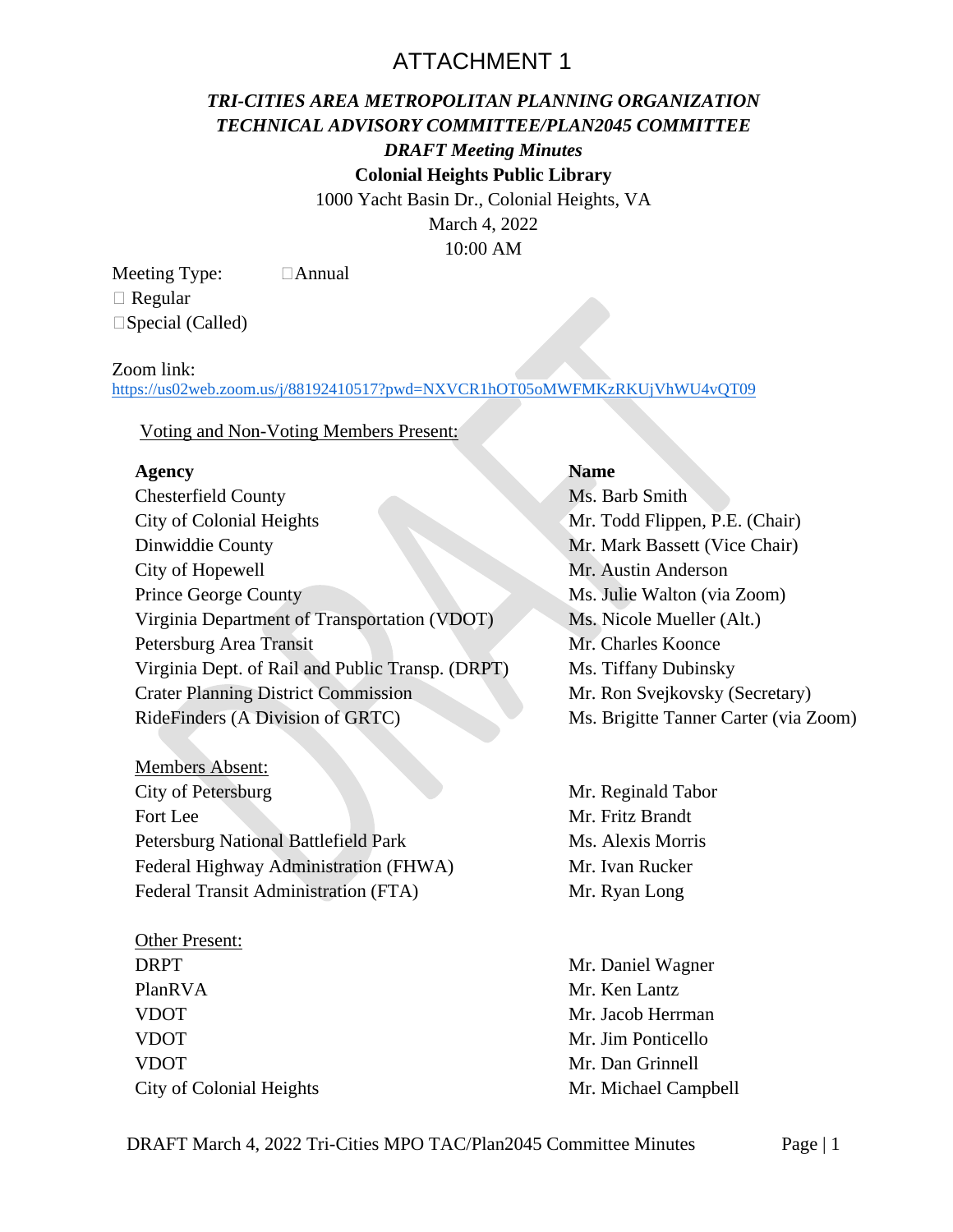#### FOLAR Ms. Heather Barrar

#### **1. Call to Order/Certification of Quorum**

The meeting was called to order at 10:01 a.m. A quorum was present.

#### **2. Welcome**

Chair Flippen welcomed members and visitors to the meeting.

#### **3. Chair's Report**

Mr. Flippen noted that he will not be present at the April 1 meeting. Vice Chair Mr. Bassett agreed to serve as Chair for the April 1 meeting.

#### **TAC ADMINISTRATIVE ITEMS:**

#### **4. Approval of Agenda Approval**

Ms. Smith moved, and Ms. Mueller seconded the motion to approve the agenda. The motion was approved unanimously.

#### **5. Approval of minutes from February 4, 2022 meeting –** *Att. 1* **Approval**

Ms. Dubinsky moved, and Ms. Smith seconded the motion to approve the minutes of the February 4, 2022 meeting. The motion was approved unanimously.

#### **TAC ACTION ITEMS:**

#### **6. DRAFT FY23-28 RSTP/CMAQ Allocations –** *Attachment. 2* **Recommendation**

Mr. Svejkovsky noted that based on the meetings with localities and MPO staff, VDOT prepared a Draft of the FY23-28 RSTP/CMAQ allocations (Attachment 2 was sent via separate email).

Ms. Mueller noted that the Draft is based on current estimates and does not include FY28. Once VDOT received the revenue estimate, the tables will be updated.

Mr. Svejkovsky noted that this draft is what will be used for public review, and the TAC and Policy Committee will be asked to approve the Final allocations tables (with the latest revenue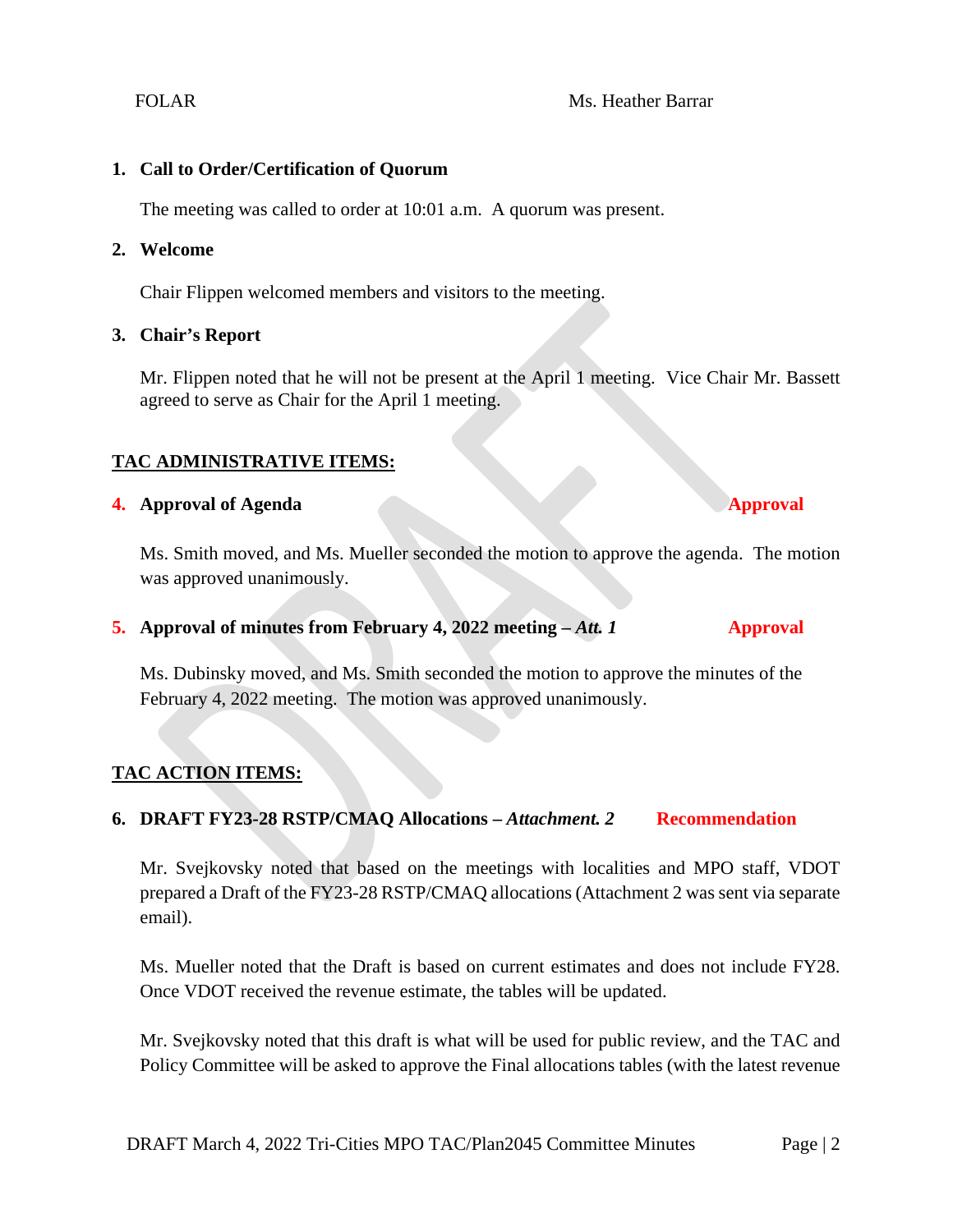estimates) in the May round of meetings. The Draft keeps active projects on schedule and funded for the scheduled phases up to FY27.

Mr. Svejkovsky noted that the TAC is being asked to recommend Policy Committee approval of the Draft FY23-28 RSTP/CMAQ allocations for public review.

*Ms. Smith moved, and Mr. Anderson seconded the motion that TAC recommend Policy Committee approval of the Draft FY23-28 RSTP/CMAQ allocations for public review. The motion was approved unanimously.*

#### **7. TCAMPO SMART SCALE Pre-Applications –** *Attachment 3* **Recommendation**

Mr. Svejkovsky noted that after our discussion last month, it appears these are the preapplications MPO staff proposes to submit in March:

- 1) A simplified I-85 NB to I-95 SB project ("Project 1")
- 2) A slightly modified I-85/I-95 "MPO Priority 2" ("Project 1")
- 3) The Fall Line Trail (Patton Park through VSU to River Road) project, and
- 4) FLT/ART trailhead/parking lot

VDOT assistance is already underway for these projects.

Mr. Svejkovsky also noted that a SMART SCALE pre-application applicant training session was held February 22, and check the **SMART SCALE** website for the presentation/video and other resources.

Mr. Svejkovsky also took the Committee through Attachment 3's presentation recently developed by VDOT of phasing opportunities for the original Priority 1, 2, and 3 recommendations in the 2015 Kittleson Study. Attachment 3 also includes the concept sketch for the FLT project (the FLT/ART trailhead/parking lot would be at the southern terminus in Patton Park).

Mr. Svejkovsky noted that this leaves one or two possible pre-application slots for the MPO to use to apply for SMART SCALE (up to 5 pre-application slots total).

Mr. Svejkovsky noted that since that TAC meeting, we received a request by the Cities of Petersburg and Colonial Heights and FOLAR for the MPO to apply for a multi-jurisdictional project consisting of the portion of the ART Trail starting at the 11,000-sf parking lot/trailhead just east of Route 1 to Chesterfield County and Colonial Heights (Chesterfield County supports). Attachment 3 also included the sketch of the original entire Congressional Earmark request made last year by the MPO.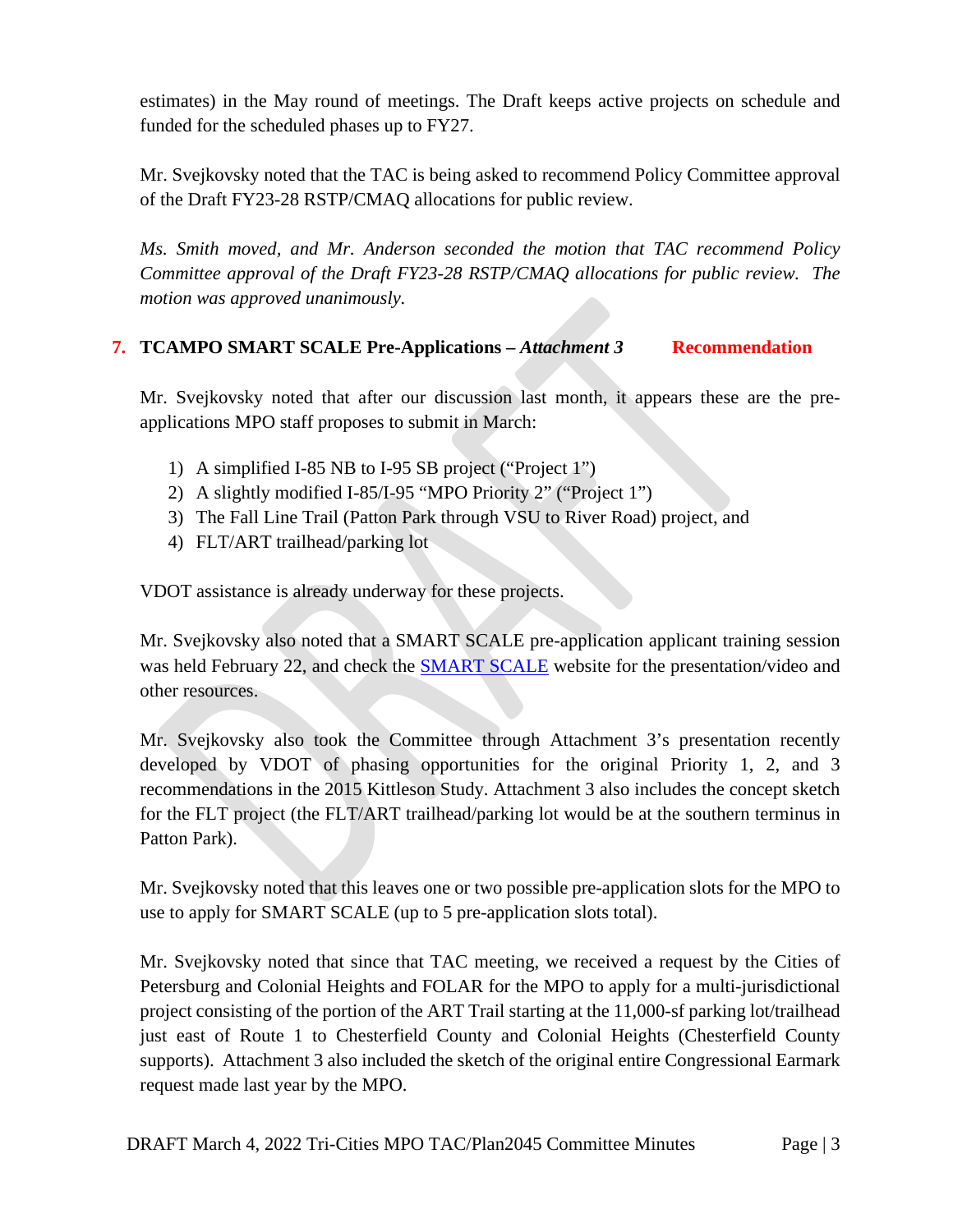After much discussion, the TAC recommended the Policy Committee authorize MPO staff to submit pre-applications for these projects in March:

- 1) A simplified I-85 NB to I-95 SB project ("Project 1") Petersburg
- 2) The Fall Line Trail (Patton Park through VSU to River Road) project Petersburg, VSU, and Chesterfield County
- 3) FLT/ART trailhead/parking lot Petersburg
- 4) ART Trail, Trailhead to Chesterfield County and Colonial Heights Petersburg, Chesterfield County, Colonial Heights
- 5) Appomattox River Trail Cameron's Landing Connector Hopewell

Mr. Svejkovsky noted that VDOT is assisting the MPO with these applications.

Mr. Svejkovsky and Ms. Mueller reminded members that pre-applications must be submitted by March 31, 2022.

*Ms. Smith moved, and Mr. Anderson seconded the motion that the above list be approved by the Policy Committee regarding the MPO's SMART SCALE Round 5 pre-applications. The motion was approved unanimously.*

### **8. Carryover/ Deprogramming FY22 PL Funds to FY23 Recommendation**

Mr. Svejkovsky noted that normally, unexpended PL funds from one Fiscal Year (FY) would be carried over to two FYs later (i.e., unexpended funds from FY22 will be available as carryover for FY24).

Mr. Svejkovsky added that if an MPO expects to not fully expend UPWP funds in its current FY, MPOs may request to VDOT a direct carryover/deprogramming of a portion of its FY 22 funds from its current FY to the next FY UPWP (ex: FY22 to FY23). MPOs are required to make their requests to VDOT by March 31, 2022.

Mr. Svejkovsky noted that MPO and PDC staff met earlier this month and went over our PL and Sec 5303 expenses for the first 2 quarters of FY22 and anticipated expenses for the rest of FY22. Due to 1) very conservative fiscal management, and 2) not having the new planner on board like we hoped, we will have a substantial surplus of FY22 PL funds. MPO staff would like to request to VDOT a \$70,000 FY22 to FY23 direct carryover (\$56k federal plus \$7k state plus \$7k local).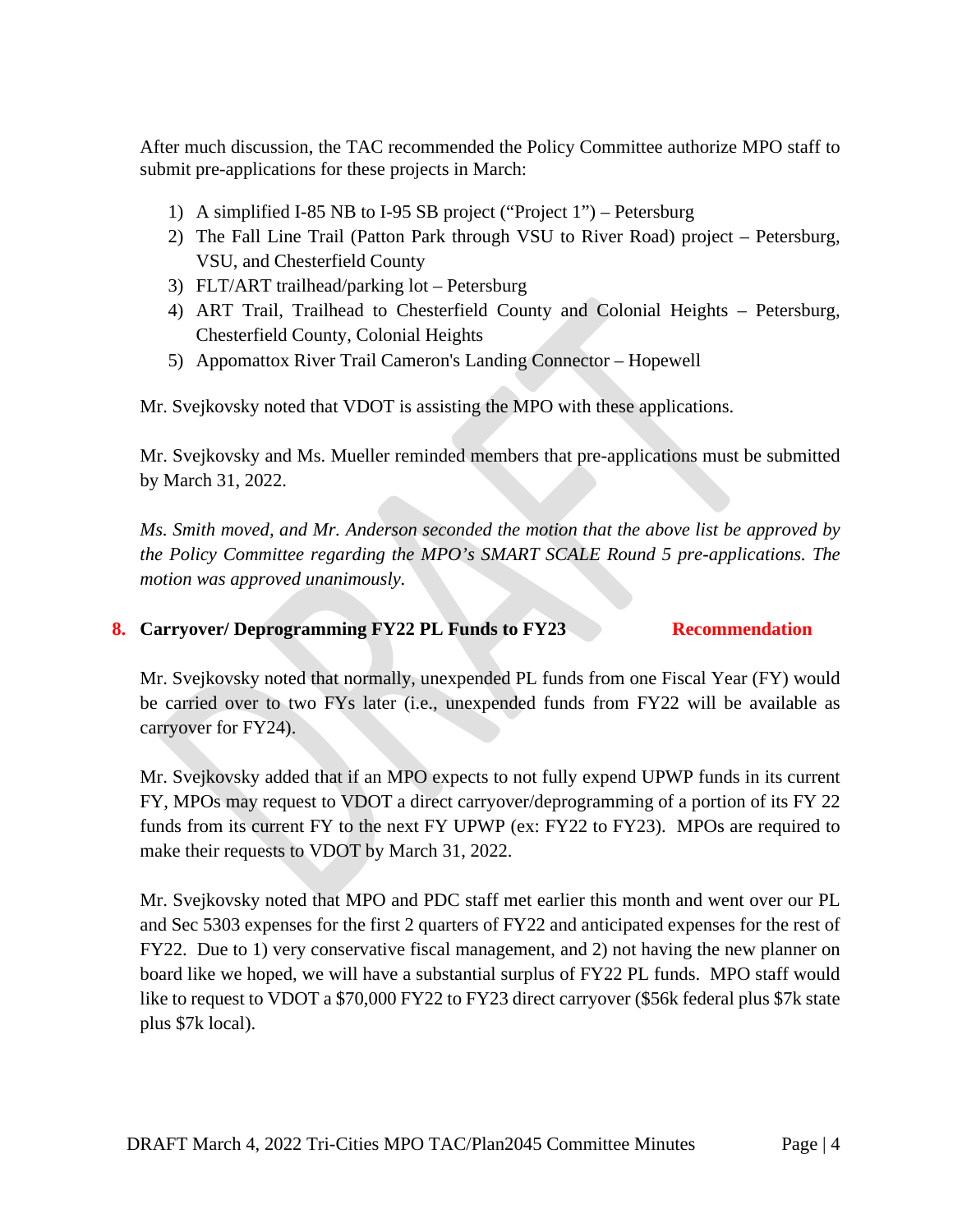*Ms. Smith moved, and Mr. Bassett seconded the motion that TAC recommend Policy Committee approval of the MPO's carryover/deprogramming request of FY22 PL funds to FY23. The motion was approved unanimously.*

#### **9. Approve Draft Conformity Report for Public Review –** *Att. 4* **Action**

Mr. Svejkovsky noted that at its January 13, 2022, meeting, the Policy Committee authorized the TAC to put the draft document out for public review.

Mr. Svejkovsky added that the ICG met on February 8, 2022, and approved the conformity schedule, membership list updates, and list of projects (for the RRTPO and TCAMPO FFY 2021-24 MTIP, ConnectRVA 2045, and the TCAMPO Plan2045).

Mr. Svejkovsky noted that Attachment 4 is the Draft Conformity Report.

Mr. Svejkovsky added that under our Public Participation Process, a 30-day public review process (March 7-April 6) is needed before the MPO can approve the final document and send it to the federal agencies. The document with the 30-day public comment period will be announced and posted on the MPO's webpage and advertised on our social media.

Mr. Svejkovsky noted that the final document is scheduled to be approved by the Policy Committee at its April 14, 2022, meeting, then forwarded for federal approval, with federal approval expected by the end of May.

*Mr. Bassett moved, and Ms. Smith seconded the motion that TAC put the Draft Conformity Report out for the 30-day (March 7 – April 6) public review. The motion was approved unanimously.*

#### **INFORMATION ITEMS:**

# **10. TAC/Plan2045 Committee and Resource Agency Review of Working Draft Plan 2045 Document Information**

Mr. Svejkovsky noted that the Working Draft was sent to TAC members and resource agencies so far. The deadline for comments is March 15.

Mr. Svejkovsky noted that the Draft Plan2045 document is scheduled for public review from April 15 – May 15, with final approval by the Policy Committee on June 23, 2022. Note: the current 2040 LRTP will expire on August 10, 2022.

#### **11. Performance-Based Planning & Programming and RSTP/CMAQ Information**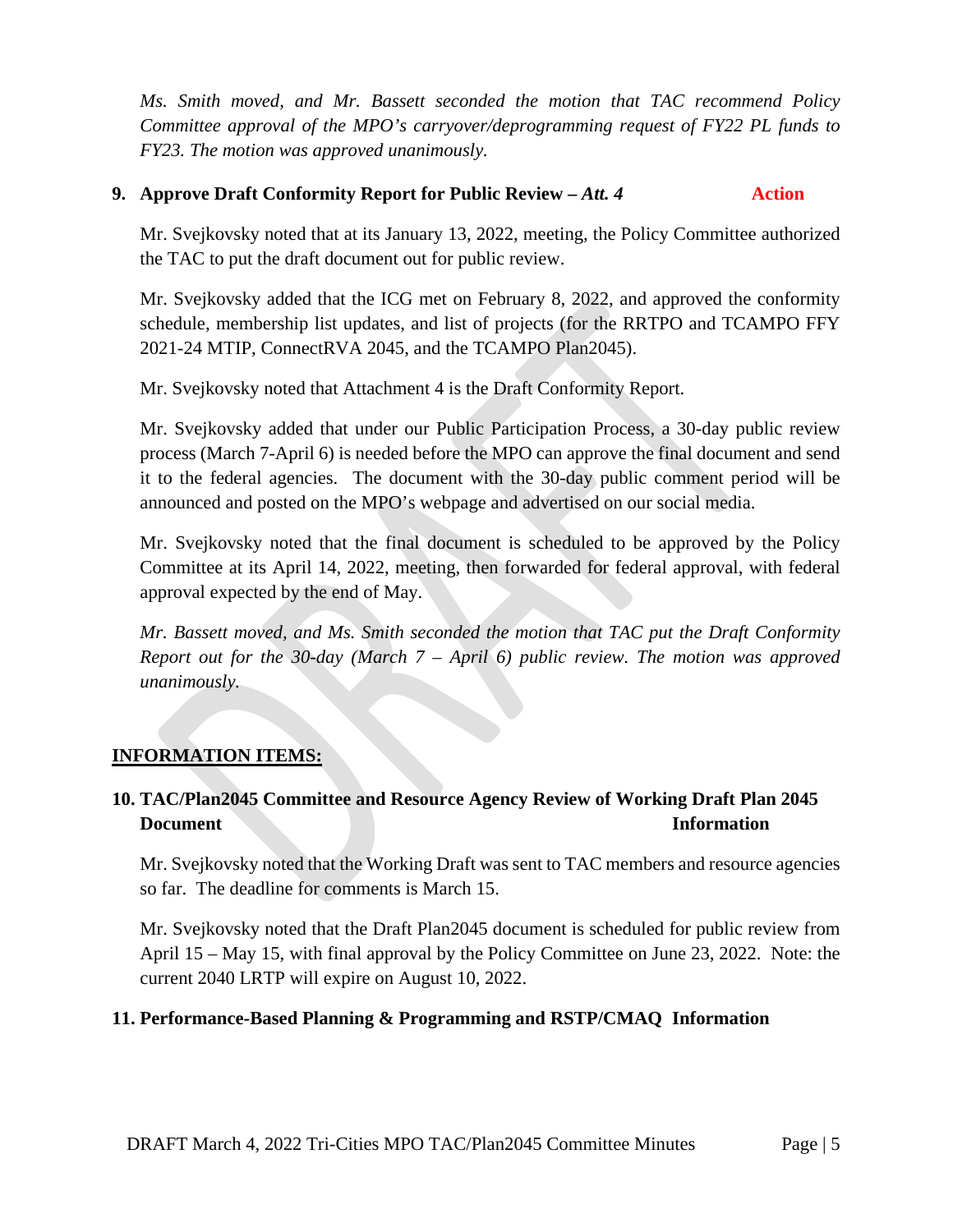Staff noted they are working with GAP consultant regarding applying our Performance-Based Planning and Programming efforts to the MPO's RSTP/CMAQ Prioritization and Administration process. MPO staff will ask for subcommittee members.

#### **12. DRPT Report Information**

Ms. Dubinsky gave the DRPT report (attached to the minutes).

#### **13. VDOT Report Information**

Ms. Mueller gave the VDOT monthly report (attached to the minutes)

#### **14. Upcoming Information**

Mr. Svejkovsky noted the upcoming meetings and agenda topics:

April 1:

- Recommend Policy Committee approval (4/14) of the *Draft Plan2045* for public review (April 15-May 15)
- Recommend Policy Committee approval of the Draft FY23 UPWP for public review  $(4/15-5/15)$
- Recommend Policy Committee approval (4/14) of the Conformity Report
- Recommend Policy Committee resolution of support (4/14) for RAISE Grant application for FLT (Patton Park through VSU to River Rd); **due 4/15**

May 6:

- Recommend Policy Committee approval (5/12) of the Final FY23-28 RSTP/CMAQ Allocation Plan
- FY23 UPWP amendment

June 3:

- Recommend Policy Committee approval (6/23) of the Final *Plan2045* document
- Recommend Policy Committee approval (6/23) of the Final FY23 UPWP
- Recommend Policy Committee approval of SMART SCALE applications

#### **15. Other Business**

#### **16. Next meeting**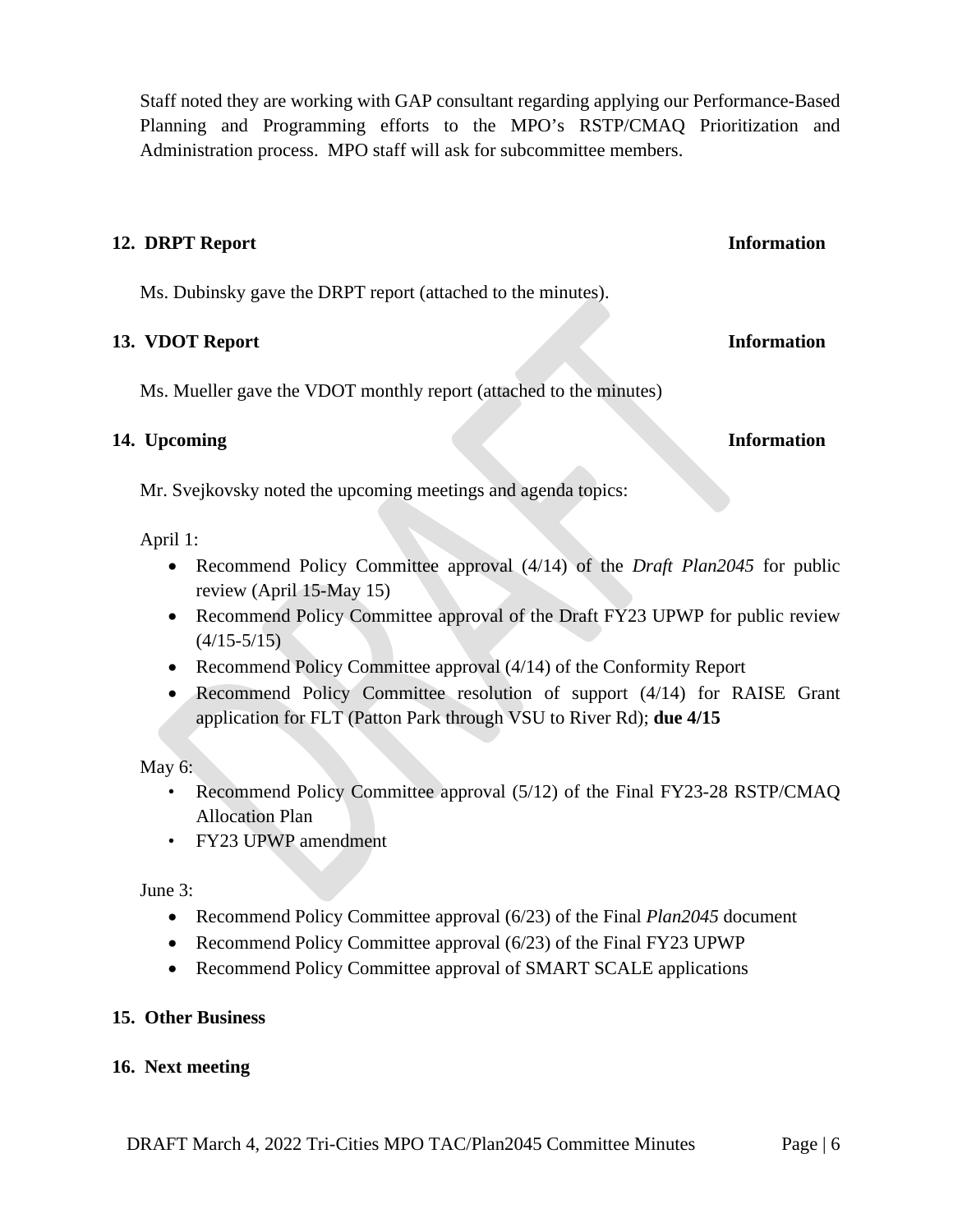The next meeting will be held Friday, April 1, 2022, 10:00 a.m. at the Colonial Heights Public Library. Mr. Bassett will chair the meeting.

## **17. Adjournment**

The meeting was adjourned at 11:29 a.m.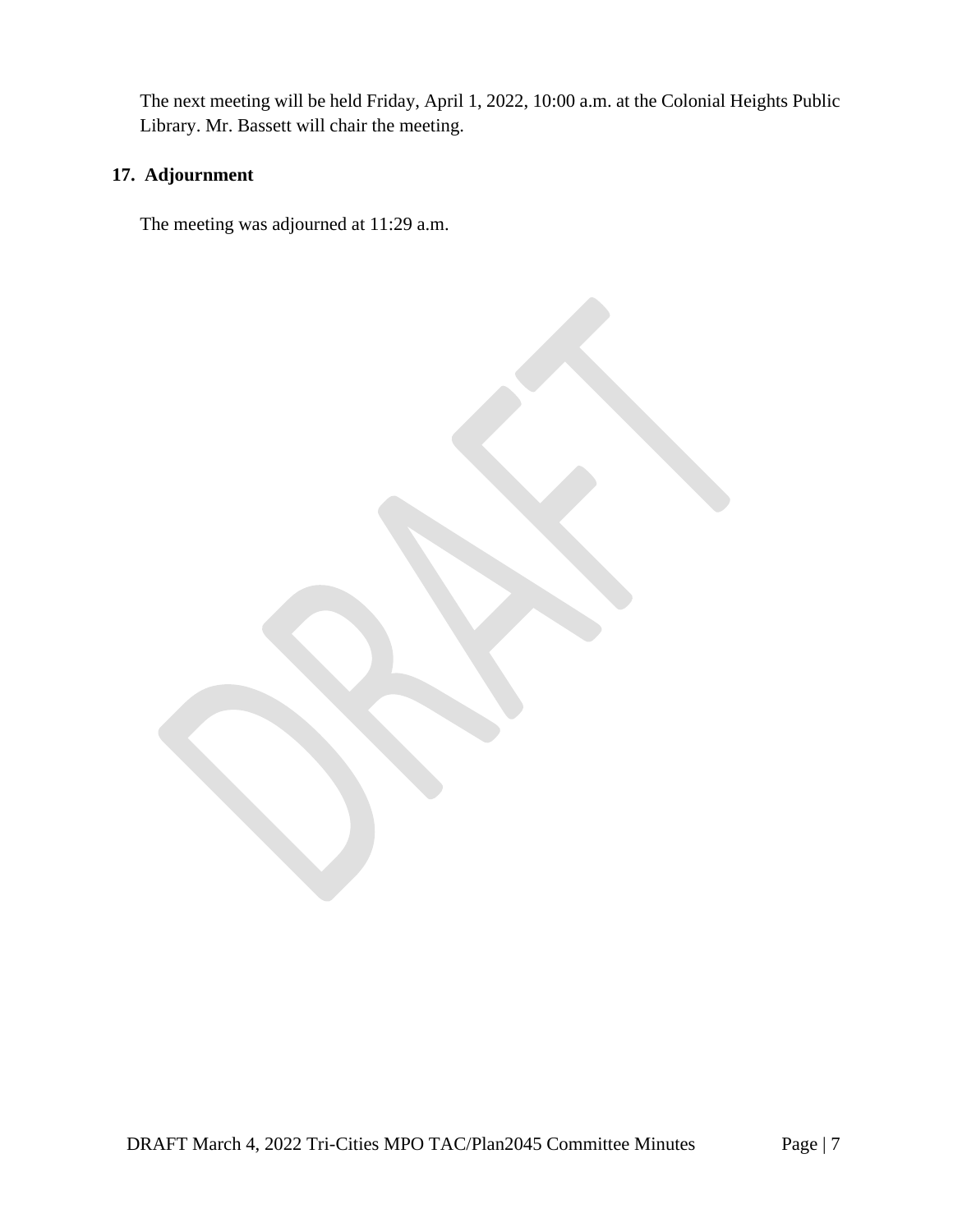

#### **DRPT MPO Representation**

DRPT will be sending letters identifying changes to DRPT MPO representation effective April 2022.  $\bullet$ 

#### **SMART SCALE Round 5**

 $\bullet$ 

- Round 5 pre-application period is now open.  $\bullet$ 
	- For technical assistance in application preparation, please contact:
		- $\circ$ Taylor Jenkins (taylor.jenkins@drpt.virginia.gov) for transit applications
		- Randy Selleck (randy selleck  $\omega$  drpt virginia gov) for rail applications  $\circ$

#### **Rediscover Your Ride Initiative**

- On March 14, DRPT will launch the Rediscover Your Ride campaign aimed to safely and confidently  $\bullet$ encourage Virginians to return to the transit services used prior to the pandemic.
- DRPT has developed a statewide marketing campaign that will consist of a unified message to most appropriately attract riders back to Virginia transit systems, reiterating the presence of safety measures, and providing explanation on why public transportation is a safe and viable option.
- Preview of the marketing materials are available at https://transitva.org/marketing-toolkit/.  $\bullet$
- Transit Recovery Marketing Initiative funding is available for eligible marketing projects and expenses and may be awarded to the following organizations:
	- o Public Transportation Service Providers
	- o Planning District Commissions
	- o Regional Planning Commissions
	- o Metropolitan Planning Organizations
	- **Local Governments**  $\circ$
	- **Transportation Management Associations**  $\circ$
- Point of contact for the Rediscover Your Ride Initiative Miriam Foster  $\bullet$  $(Miriam.foster@drpt.virginia.gov)$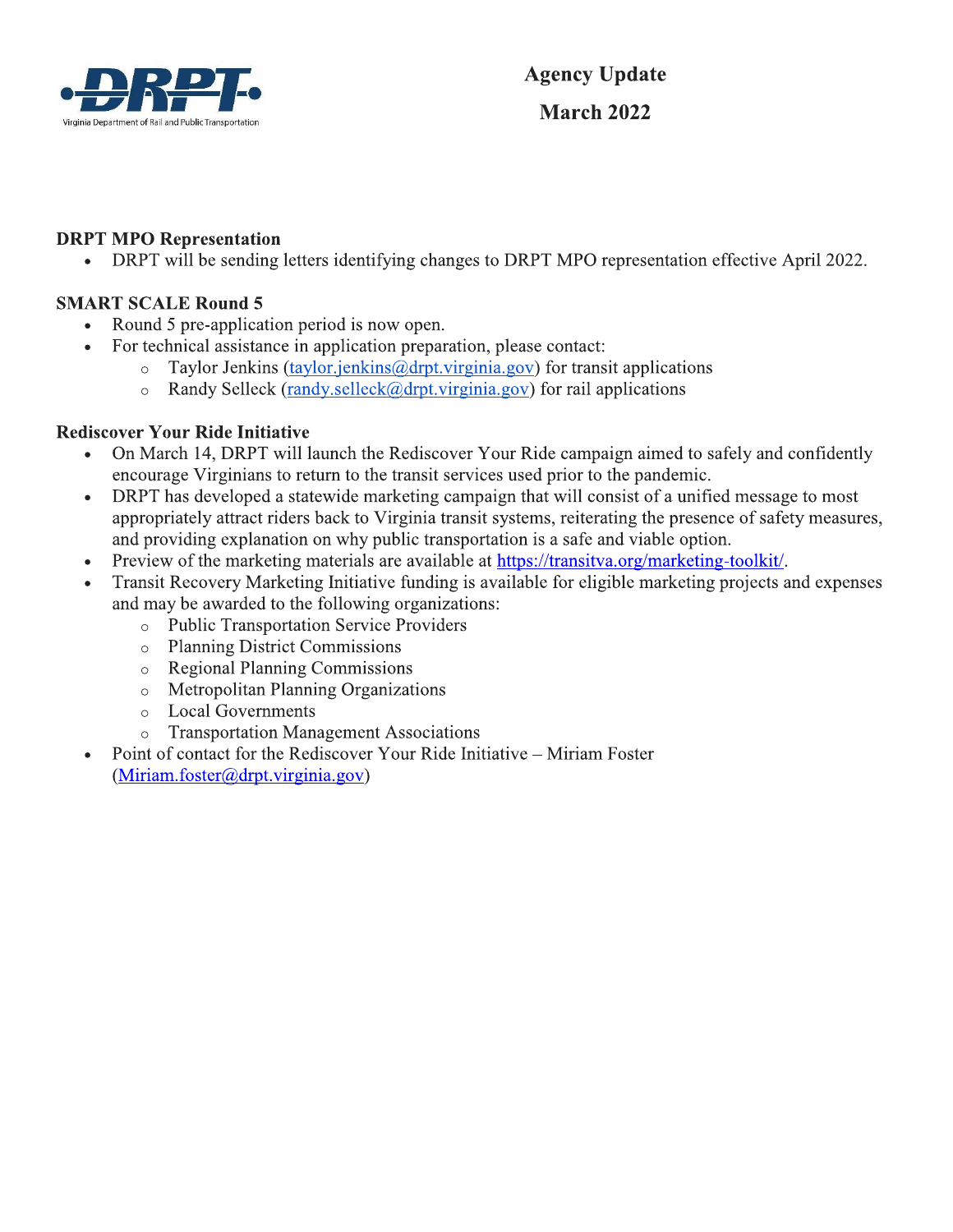

#### **CTB – February 2022 Meeting Update**

- [Workshop Presentations](https://www.ctb.virginia.gov/resources/2022/feb/ctb_workshop_meeting_feb_2022_1.pdf)
	- o Transportation Performance Management
	- o Highway Traffic Noise Guidance Manual
	- o Economic Development Access Program
- **[Action Meeting](https://www.ctb.virginia.gov/resources/2022/feb/ctb_action_meeting_feb_2022.pdf)** 
	- o Approved FY2022-2027 Six-Year Improvement Program Transfers for November 11, 2021 through January 21, 2022 including:
		- Lakeview Ave Minor Widening project in Colonial Heights (UPC 101288)
		- Harrogate Rd Sidewalk project in Chesterfield County (UPC 115208)
	- o Approved Economic Development Access Fund Policy (2022 Revision)

#### **CTB – Next Meeting:** (VDOT Auditorium)

- Workshop Meeting on March 15<sup>th</sup> at 10:00am
- Action Meeting on March  $16<sup>th</sup>$  at 9:00am
	- o While currently scheduled for 2 days, there is a potential for a [schedule change](https://www.ctb.virginia.gov/public_meetings/schedule_overview/default.asp)

#### **SMART SCALE – Round 5 (FY22 – FY27 SYIP)**

- Final Round 5 Technical Guide is available on the [SMART SCALE website](http://smartscale.org/default.asp)
- Pre-application Portal opened March 1; the submission deadline for pre-application is April 1 at 5 p.m.
	- o VDOT provided [pre-application training](http://smartscale.org/apply/default.asp) for local technical staff on February 22<sup>nd</sup>
- Reminder: Concept/application development assistance is available through VDOT Richmond District Planning; contact Jake Herrman at jacob.herrman@VDOT.Virginia.gov
- VDOT cost estimate training for local technical staff will be held on March 24 and 25 at the Richmond District Office
	- o Particularly helpful to localities as final estimates are due for Round 5 final applications this summer

#### **SYIP Development**

- [Development of the FY 2023-2028 Six-Year Improvement Program](https://www.ctb.virginia.gov/planning/springmeetings2022/default.asp) is underway
- VDOT Six-Year Plan public hearings schedule is available
	- o The draft SYIP will be presented to the CTB in April and a final SYIP will be provided for CTB action at the June board meeting
	- o Richmond District Public Meeting is scheduled for Thursday, April 28<sup>th</sup> at the Richmond District **Office**

| 25-Apr         | 26-Apr    | 28-Apr      | 2-May     | 3-May     | 4-May     | 9-May     | $11-Mav$       | $12$ -May |
|----------------|-----------|-------------|-----------|-----------|-----------|-----------|----------------|-----------|
| 4:00 p.m.      | 4:00 p.m. | $4:00$ p.m. | 4:00 p.m. | 4:00 p.m. | 5:00 p.m. | 4:00 p.m. | 4:00 p.m.      | 4:00 p.m. |
| Fredericksburg | Culpeper  | Richmond    | Hampton   | Lynchburg | Northern  | Staunton  | <b>Bristol</b> | Salem     |
|                |           |             | Roads     |           | Virginia  |           |                |           |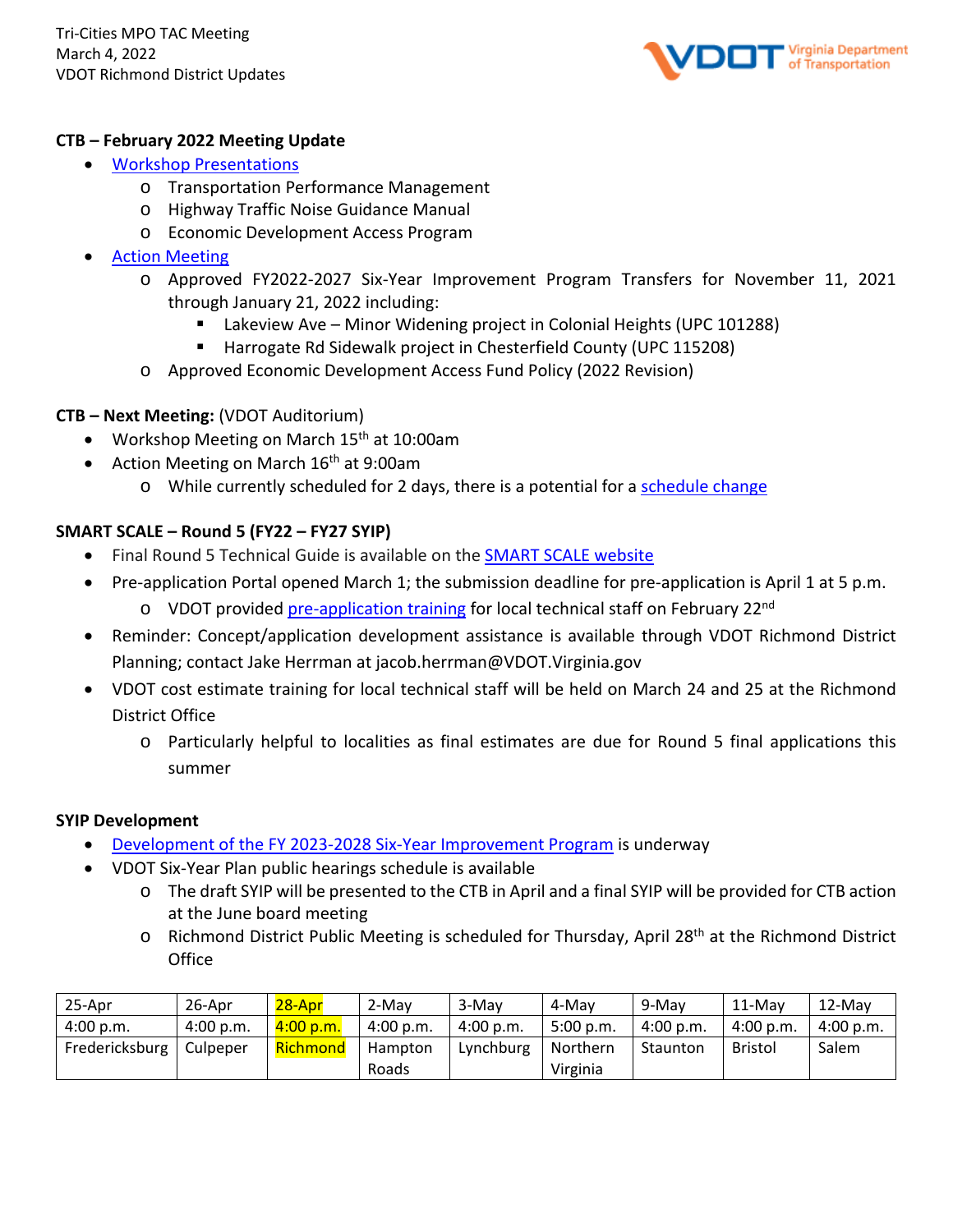

#### **The Fall Line**

- VDOT staff continues to work with localities and CVTA staff to determine which segments of the trail can be advanced most efficiently
- Potential scenarios on trail implementation were presented at the CVTA Fall Line Working Group on March 2
	- o [House Budget Amendment](https://budget.lis.virginia.gov/amendment/2022/1/HB30/Introduced/FA/452/1h/)
		- Dedicated \$9,200,000 for the Fall Line
	- o [Senate Budget Amendment](https://budget.lis.virginia.gov/amendment/2022/1/SB30/Introduced/FA/452/1s/)
		- Set-aside in the amount of \$20M in the first year and \$20M in the second year from funds received for the Transportation Alternatives Program for regional multi-use trails
	- o [Governor's Proposed Budget Item on Trails](https://budget.lis.virginia.gov/item/2022/1/HB30/Introduced/1/452/)
		- **Provides \$207M for the planning, development, and construction of multi-use trails in the** Commonwealth to include the Fall Line

#### **Upcoming Public Hearings/Citizen Information Meetings**

• VDOT Six-Year Plan Public Hearing – Richmond District – Thursday, April 28<sup>th</sup> at 4:00 p.m.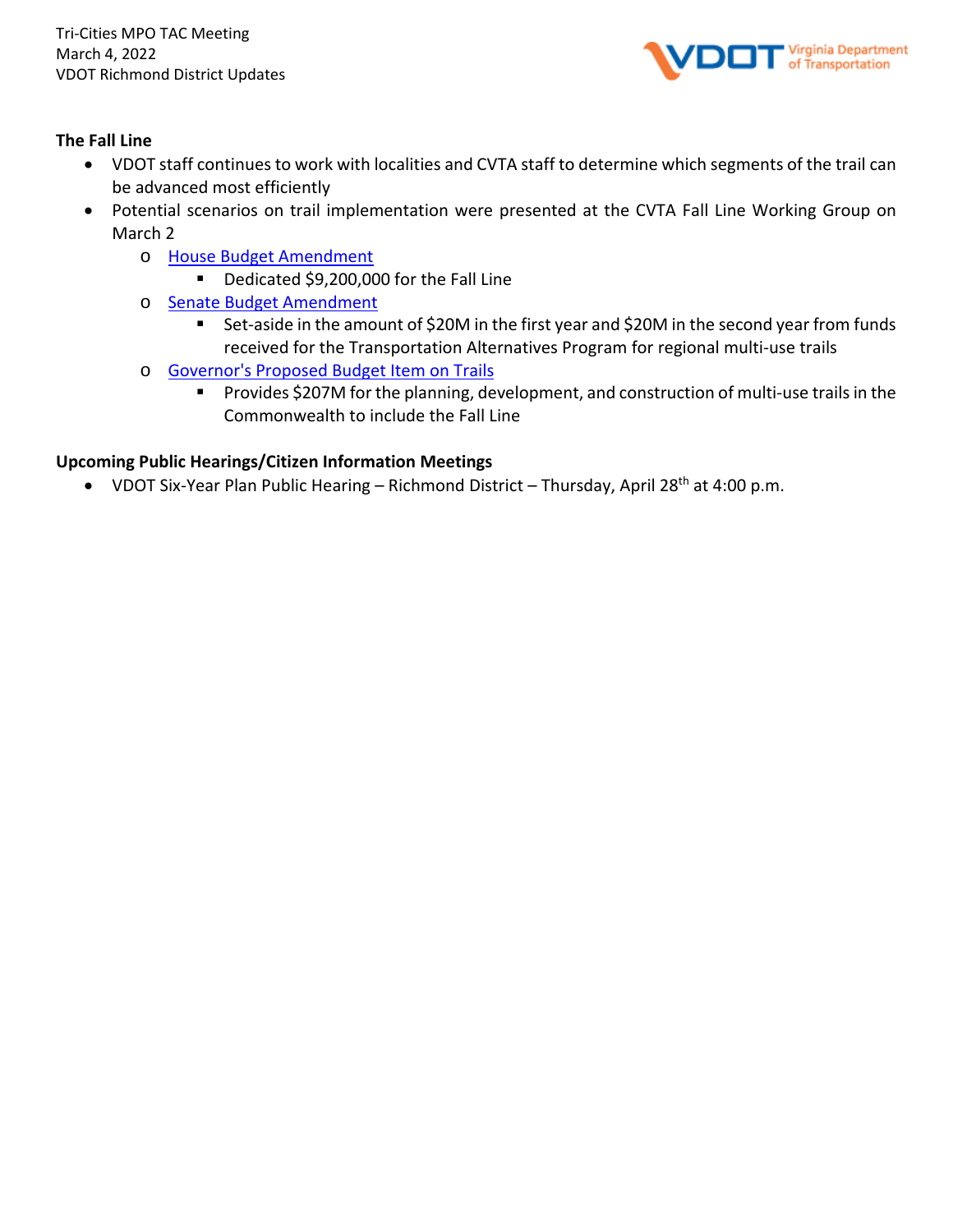# **Transportation Alternatives Set-Aside (STBG)** Project Scorecard



#### App ID: **7994**<br>
Title: **Appomattox Greenway Trail Boulevard Spur** Submitting Entity: **City of Colonial Heights**<br>
VDOT District: Richmond **Title: Appomattox Greenway Trail Boulevard Spur**

The Appomattox River Greenway Trail, Boulevard Spur, shall be located in the City of Colonial Heights, along the north bank of the Appomattox River parallel to the east side of the Martin Luther King Bridge. The project is an eight-foot (8') wide, asphalt-paved, shared use path with a 2' clear zone on either side. The spur will connect existing phase 3 of the Greenway Trail to existing pedestrian facilities on the Boulevard (Rte. 1).









**Population Based Funding Eligibility:** 

Project eligible for TMA set-aside? - **No**



### **PROJECT DETAILS:**

**Project Category: Construction of bicycle and pedestrian facilities** Will project funding support a Safe Routes to School Non-Infrastructure Program? **No** If applicable, has a Request to Administer (RtA) been approved by the respective VDOT District? Yes Has VDOT District staff evaluated and concurred with the applicant's estimate? Yes Did application receive a Deductive Score measure due to past performance? Yes (-50) Is this an exisƟng project, and has it received a Priority Score? **No**

Will project benefit an Underserved Community? **Yes** Will project benefit a MulƟ-jurisdicƟonal Trail? **No**

# **APPLICATION NOTES:**

None.